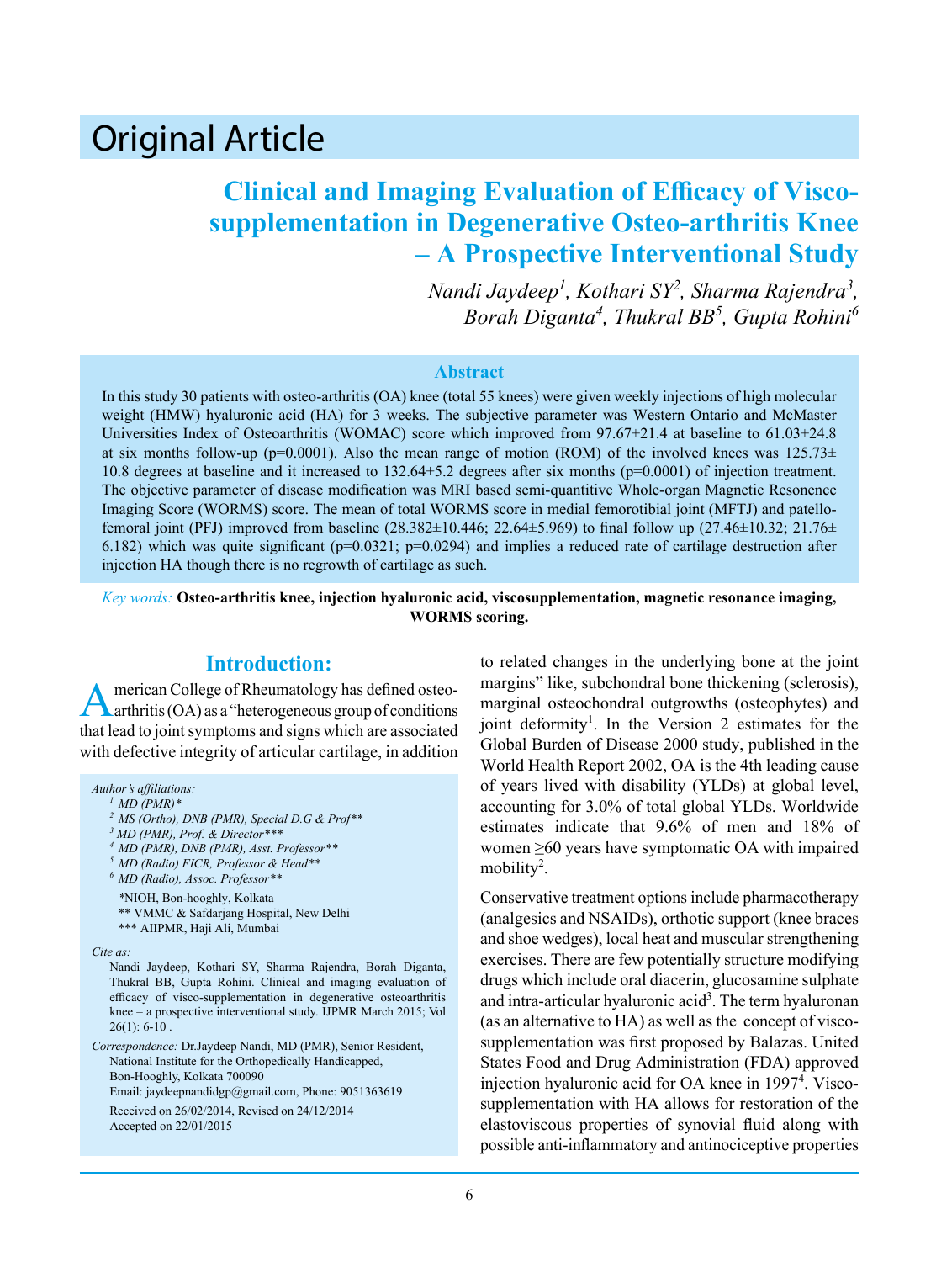and stimulation of in-vivo HA synthesis. HA is generally obtained commercially either from an avian source or from bacterial fermentation, and is of two types (a) Low molecular weight hyaluronic acid : 0.5-2 million daltons (MDa) and (b) high molecular weight / cross linked hyaluronic acid : 5-7 million daltons  $(MDa)^5$ .

Multiple studies have been conducted to evaluate the efficacy of intra-articular hyaluronic acid injections<sup>6</sup>. The largest and most comprehensive meta-analysis on intra-articular HA is the 2006 Cochrane review<sup>7</sup> which reviewed 76 trials on HA.7 At 5 to 13 weeks post injection period, improvement of 11 to 54% for pain and 9 to 15% for function was observed. In general, comparable efficacy was noted against NSAIDs and greater long term benefits were noted in comparisons against intraarticular corticosteroids. Pooled result of RCT's within the period 2004-2009 shows that effect sizes for pain relief from intra-articular HA have diminished and there was greater heterogeneity of outcomes and more evidence of publication bias<sup>8</sup>. This led us to review the clinical effect of intra-articular HA in a prospective study design.

MRI is now recommended by OARSI for clinical trials that involve cartilage morphology assessment as outcome variable<sup>9</sup>. MRI based studies by Anandacoomarasamy *et al*<sup>10</sup> and Wang *et al*<sup>11</sup> concluded that HA have a beneficial effect on knee cartilage preservation. But, other similar studies by Prasad *et al*12 and Kosuwon *et*   $al^{13}$  reported mostly a lack of response. In the above context we undertook our trial utilising for the first time, a MRI based morphological, semi-quantitive, whole-organ score viz.  $WORMS<sup>14</sup>$  (whole organ magnetic resonance imaging score) as the cartilage assessment tool for any HA effectiveness trial.

#### **Materials and Method:**

After getting the ethical clearance of the Institutional Review Board of VMMC and Safdarjang Hospital, New Delhi we conducted our study in the period from October 2010 to March 2012. By nature it was a prospective interventional one group pretest post-test study. Patients of 30-70 years and either gender diagnosed with primary OA knee of tibiofemoral joint as defined by the ACR clinical criteria<sup>15</sup> with Kellgren-Lawrence<sup>16</sup> radiological grade I, II or III having pain >40mm on >2 items of  $WOMAC<sup>17</sup>$  scale for at least 15 days in the month prior to start of the study were enrolled into the study after informed consent. Patients having secondary OA, ipsilateral cruciate or collateral ligament injury within past 3 months, intra-articular treatment with any product or joint lavage and arthroscopic procedure within prior 6 months, any knee surgery within prior 12 months, any overlying skin infection or joint infection, any contraindication for MRI e.g. metal implants, claustrophobia, any allergy to avian protein (e.g. egg, chicken, feather, etc), any history of crystalline arthropathy or inflammatory arthritis or venous or lymphatic stasis were excluded from the study. Also excluded are pregnant or nursing mothers, morbid obese ones (BMI>40), patients with unstable medical condition or who are on anticoagulation therapy or simply unwilling to participate.

#### **Methodology of Intervention:**

All patients enrolled within the study received 3 doses of HMW intra-articular HA injected in the affected knee/ knees (Fig 1) at an interval of 1week with each dose equivalent to 2.5 ml, after aspiration of any joint effusion (if necessary). Any adverse effect (if any) is noted during each injection procedure. We used injection containing purified sodium hyaluronate with molecular weight of  $5.03 \times 10^3$  g/mol (i.e., 5.03 million daltons) obtained by biofermentation of bacterial source viz. *Streptococcus zooepidermicus*. Pain killers or other osteo-arthritis medications were not allowed throughout the study period of 6 months, except paracetamol (maximum dose of 2g/ day), when the pain was unbearable and the number of tablets/day were noted. All the patients were encouraged to lose weight, taught quadriceps strengthening exercises and general precautions in activities of daily living (ADL) as was deemed necessary. The exercise regimen was straight leg raising, keeping knee extended with each short arc extension having 6 seconds holding time. The exercise was repeated 30 times in each sitting and was done twice a day throughout the study period.



**Fig 1-** *Injection Procedure (Case No 5)*

#### **Tools of Measurement:**

Each patient was evaluated in terms of tools of measurement and the outcome was determined by the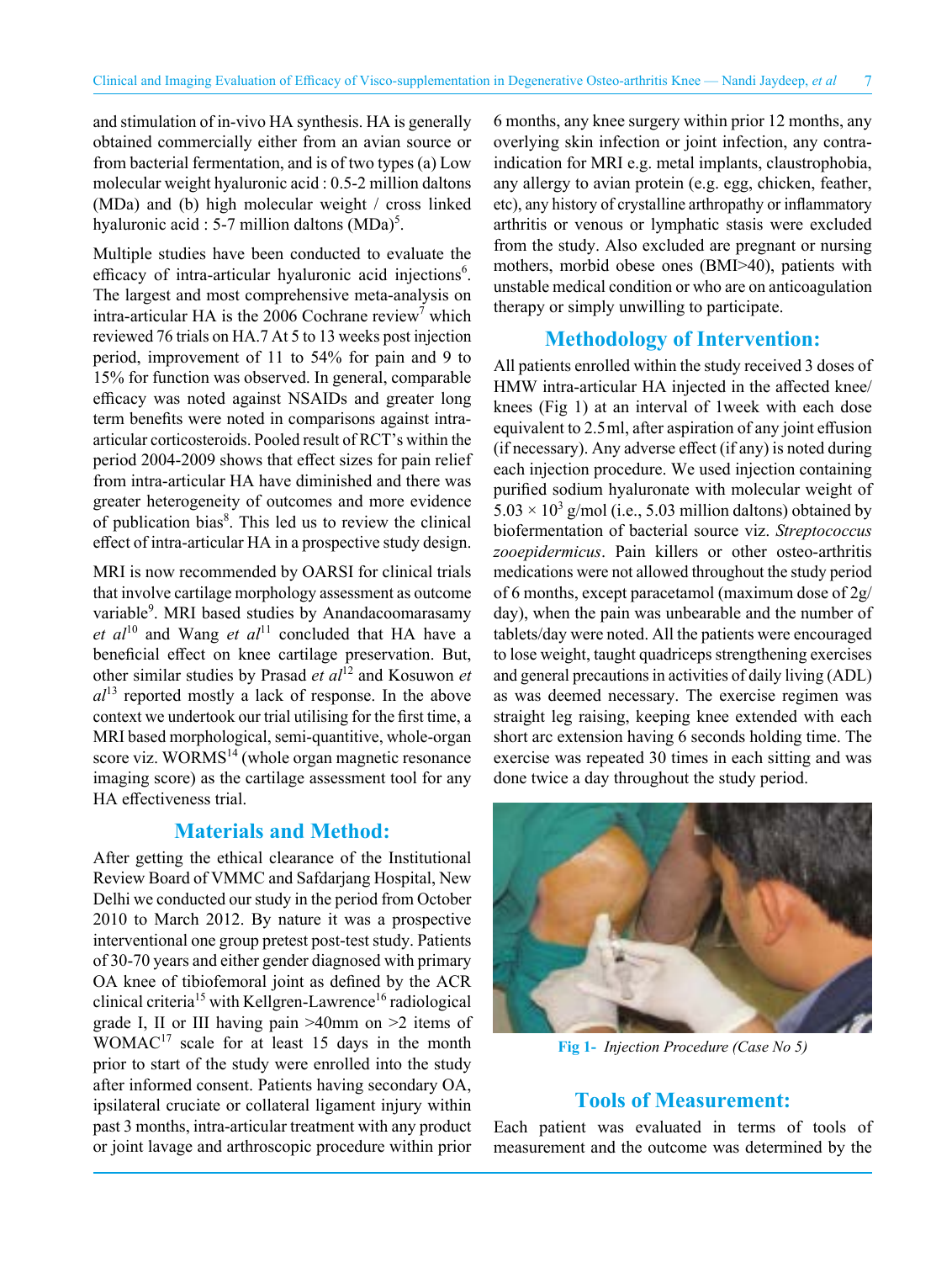assessment of both symptomatic and disease modifying efficacy parameters:

- 1. Symptomatic efficacy parameter was WOMAC<sup>17</sup> (Western Ontario and McMaster Universities Index of Osteo-arthritis) as well as ROM assessed on baseline (day 0), day 45, day 90 and day 180.
- 2. Disease modifying efficacy parameter was MRI grading of cartilage thickness (Fig 2) and other bony features as per WORMS<sup>14</sup> (whole-organ magnetic resonence imaging score) criteria assessed at baseline (day 0) and at the end of study period (180 days). MRI examination was carried out with 1.5 Tesla Philip Brilliance MRI machine in the radiology department using appropriate sequences viz. sagittal T1-weighted 3D spoiled gradient recalled echo (SPGR) with fat suppression (3D WATSc), sagittal T2-weighted TSE with frequency selective fat suppression (spectral presaturation with inversion recovery, SPIR), sagittal T1 weighted spin-echo (T1W-TSE), coronal T1-weighted spin-echo (T1W-TSE) and axial T1-weighted spinecho (T1W-TSE). Five independent articular features viz. cartilage signal and morphology, sub-articular bone marrow abnormality, sub-articular cysts, subarticular bone attrition and marginal osteophytes are scored in 3 different zones viz. medial femorotibial joint (MFTJ), lateral femorotibial joint (LFTJ) and patellofemoral joint (PFJ).



**Fig 2-** *Cartilage Score 1 (Case No 13)*

### **Statistical Analysis:**

Data obtained of all patients who completed the stipulated follow-up were compiled and analysed using MS excel as well as SPSS version 17. Descriptive statistics including mean and standard deviation (SD) were found for each quantitative variable. Also frequency distributions were found for each of the qualitative variable. For quantitative data, the mean values across various follow-ups were compared using the Student's paired t test. The results were considered significant at 5% level of significance, i.e. p<0.05.

#### **Results:**

Forty-three consecutive patients with primary OA of the knee satisfying the inclusion and exclusion criteria participated in the study but only 30 completed the 6 months follow-up. Consequently, we had a total study population of 30. Among the total number of 30 patients, 25 had bilateral involvement and the rest 5 had unilateral involvement. Hence, the total knee count comes out to be 55.

The total WOMAC score is obtained on summation of the pain, stiffness and function subscores of each of the 30 patients. The values were 97.67±21.37, 52.87±15.69,  $48.70 \pm 18.51$  and  $61.03 \pm 24.79$  at baseline, second visit, third visit and final visit respectively (Table 1). Thus, there is significant decrease in WOMAC score on comparing baseline with any of the subsequent visits  $(p=0.0001)$ . But, in between the third and fourth visit there is increase in WOMAC score with high statistical significance ( $p=0.0001$ ) emphasizing that the effect of visco-supplementation is gradually plateauing at 3-6 months.

| <b>Table 1:</b> WOMAC Score at Baseline, 45 Days, 90 Days and |
|---------------------------------------------------------------|
| 180 Days Follow-up                                            |

| Days               | No of<br>cases | Mean  | <b>Standard</b><br>deviation |
|--------------------|----------------|-------|------------------------------|
| Baseline (WOMAC 1) | 30             | 97.67 | 21.37                        |
| 45 days (WOMAC 2)  | 30             | 52.87 | 15.69                        |
| 90 days (WOMAC 3)  | 30             | 48.70 | 18.51                        |
| 180 days (WOMAC 4) | 30             | 61.03 | 24.79                        |

The mean ROM was found to be 125.73±10.819, 131.73±735, 132±4.495 and 132.64±5.169 (Table 2). 5.169 degrees respectively at first, second, third and fourth visits. Thus, there was significant increase in ROM when baseline value was compared to the values at second, third and fourth visits ( $p=0.0001$ ), although there was slight decrease in mean ROM in between the third and fourth visits which was not significant  $(p=0.742)$ .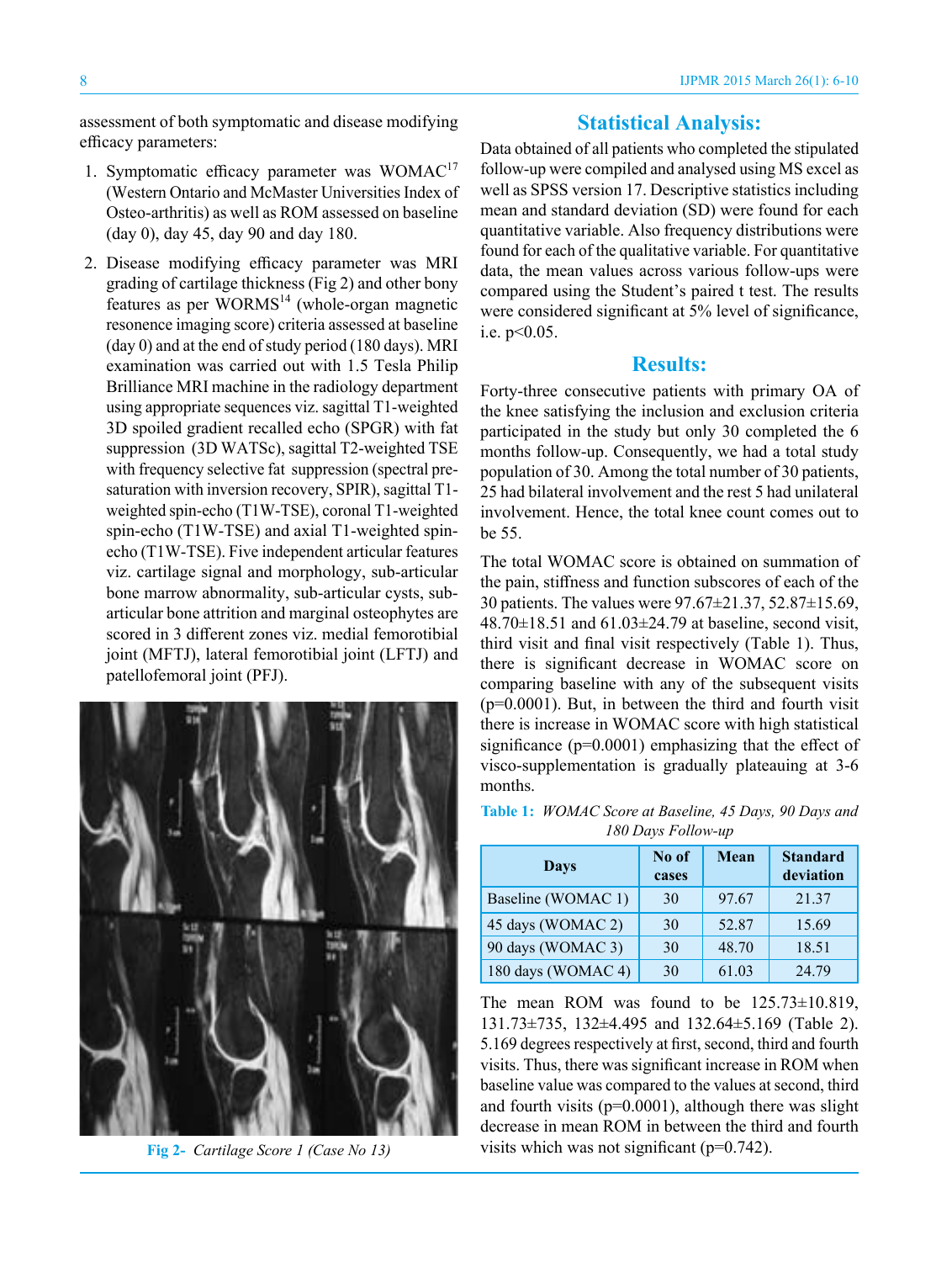| -------         |                |                           |                              |  |  |  |  |  |
|-----------------|----------------|---------------------------|------------------------------|--|--|--|--|--|
| <b>ROM</b>      | No of<br>cases | <b>Mean</b> in<br>degrees | <b>Standard</b><br>deviation |  |  |  |  |  |
| <b>Baseline</b> | 55             | 125.73                    | 10.819                       |  |  |  |  |  |
| 45 days         | 55             | 131.73                    | 4.735                        |  |  |  |  |  |
| 90 days         | 55             | 132.73                    | 4.495                        |  |  |  |  |  |
| 180 days        | 55             | 132.64                    | 5.169                        |  |  |  |  |  |

**Table 2:** *ROM at Baseline, 45 Days, 90 Days and 180 Days Follow-up*

The mean of total WORMS score in MFTJ and PFJ improved from baseline (28.382±10.446; 22.64±5.969) to final follow-up  $(27.46\pm10.32; 21.76\pm6.182)$  which was quite significant ( $p=0.0321$ ;  $p=0.0294$ ). Although, there was decrease in WORMS score in LFTJ from first visit  $(24.73 \pm 7.509)$  to final visit  $(23.73 \pm 7.509)$ , the difference was not statistically significant (p=0.1209) (Table 3).

**Table 3:** *Progression of WORMS Score at Baseline and Six Months Follow-up*

| <b>WORMS</b> score   | <b>MFTJ</b>  | <b>LFTJ</b> | <b>PFJ</b>  |
|----------------------|--------------|-------------|-------------|
| <b>Total WORMS</b>   | $28.382 \pm$ | $24.73 \pm$ | $22.64 \pm$ |
| score at first visit | 10.446       | 7.509       | 5.969       |
| <b>Total WORMS</b>   | $27.46 \pm$  | $23.73 \pm$ | $21.76 \pm$ |
| score at six month   | 10.32        | 7.509       | 6.182       |
| P value              | 0.0321       | 0.1209      | 0.0294      |

As a whole the injection procedure was quite safe and without any serious adverse effect. Three patients (10%) had transient pain on the first day of injection that required rescue analgesics and ice therapy. Significantly, the first two patients participating in this study were among them. This suggests an initial learning curve of the injection procedure.

### **Discussion:**

Altman and moskowitz<sup>18</sup> in their study noted that  $HA$ treated patients had lower mean WOMAC pain, stiffness and physical function subscore at week 26 when compared with oral naproxen (though not statistically significant). Similarly, Phiphobmonkgol *et al*19 also reported that all three efficacy parameters of WOMAC scale became significantly better than baseline after the second injection of HA (out of a 3 injection regime like our study), showed further improvement at 8 weeks and maintained thereafter up to 6 months of follow-up. Our findings closely corroborates that of literature with significant WOMAC score improvement occurring up to 3 months with the effect maintained till the end of study.

Literature predicts significant improvement in joint function as measured by flexion movement (ROM)

of the knee<sup>20,21</sup>. The present study also reports similar improvement in knee flexion movement when the baseline value is compared with subsequent visits. Leardini *et*   $al^{22}$  noted that the improvement occurred from the first injection itself; progressive improvement is seen up to 2 months and then it was maintained, although not to the same degree, for as long as 1 year. The present study also noted maximum benefit at about 45 days, after which the benefit is sustained for almost 6 months.

We found that the MRI based WORMS score at six months improves from baseline at patellofemoral and medial tibiofemoral joint while there is somewhat deterioration at lateral tibiofemoral joint, which implies a reduced rate of cartilage destruction after injection of hyaluronic acid though there is no regrowth of cartilage as such. This corroborates well with Anandacoomarasamy *et al*10 who demonstrated that both the cartilage and the synovial membrane were improved when measured arthroscopically 6 months after the injection. Listrat *et*  $al^{23}$ in their arthroscopy based study observed that cartilage destruction was significantly reduced in HA treated knee. MRI based studies done by Anandacoomarasamy *et al*<sup>10</sup> and Wang *et al*<sup>11</sup> reported preserved cartilage both on volumetric and cartilage defect scores after treatment with hyaluronic acid up to a six months follow-up.

Results of retrospective study of 336 patients treated by 5 Canadian rheumatologists over 2.5 years suggested that incidence of local side effects depends upon the injection technique: with a medial approach and a partially flexed knee, the incidence was 5.2%; with a straight medial approach, 2.4%; and with a straight or lateral approach (as practised by us),  $1.5\%^{24}$ . The higher incidence of local pain in our study may be due to increased pain perception in the Indian population<sup>25</sup>.

#### **Conclusions:**

From this study we can conclude that injection HA is a safe and effective treatment for OA knee. The beneficial effect of viscosupplementation reaches peak at 3 months and is maintained up to 6 months. There is no severe adverse effect of injection hyaluronic acid. Only a few case of local pain are reported which can be managed quite effectively. Regarding disease modification role viscosupplementation maintains the cartilage integrity at least in MFJ and PFJ of OA knee joint for a period of minimum 6 months. Though there is suggestion of structural improvement of cartilage on injection HA, further studies are needed with randomisation, control group and larger number of study population to settle the dispute.